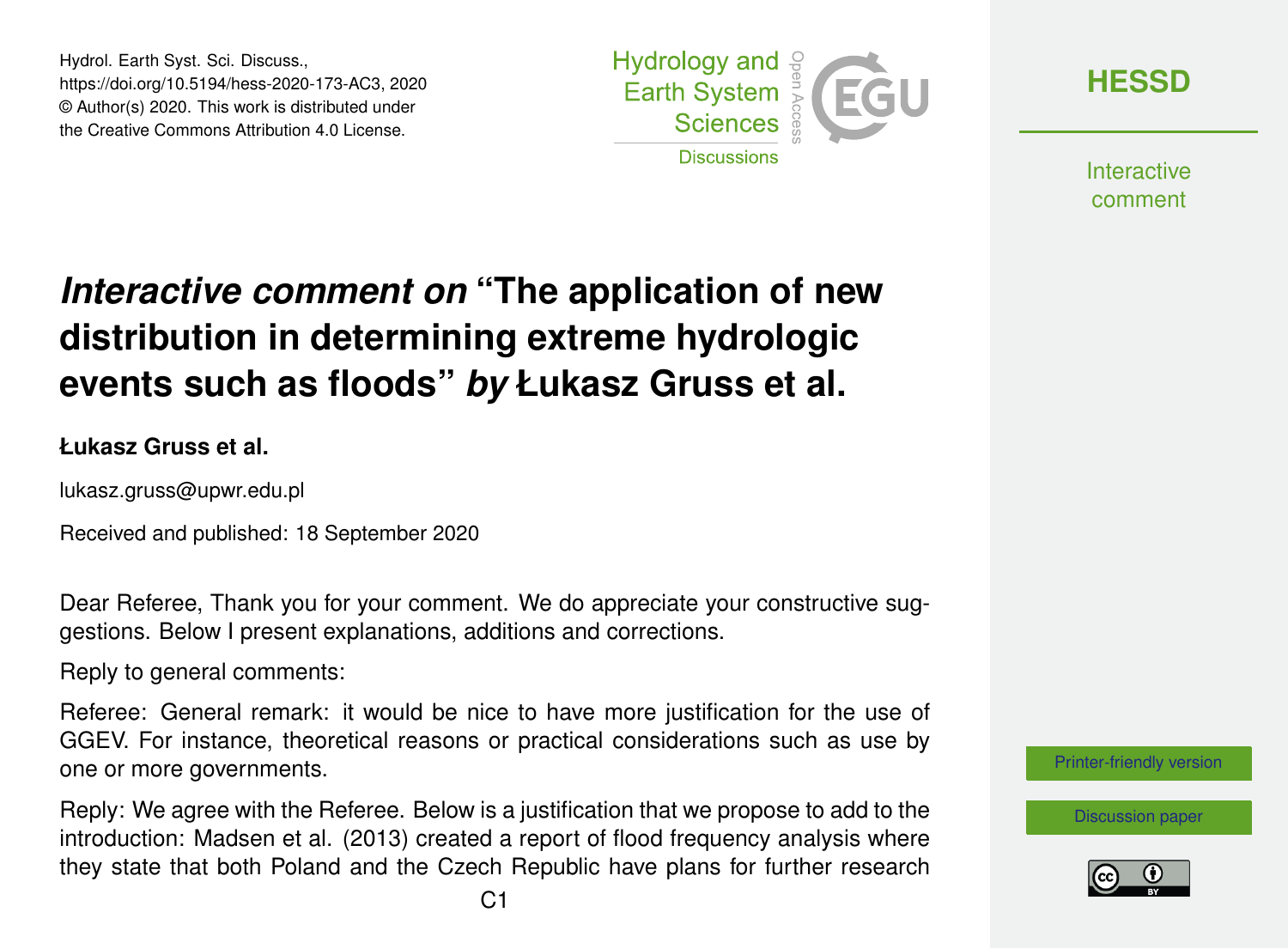activities. The important information is that in the case of Poland: the annual peak cycles of Polish rivers are a mixture of summer and winter flows. A flood regime can be affected by many factors such as land cover change, canal modifications, drainage works and presumably climate change. As further reported by Madsen et al. (2013) in the Czech Republic, in the FFA analysis, a flood regime can be affected by regional precipitation of a longer duration, occurring in catchments with an area of more than 100 km2. For water bodies with a winter flood regime, snow melting should be taken into account. Additionally, it was noted in the report that, in addition to catastrophic floods, there are flash floods in mountainous areas. In both countries, an important role is attached to data compilation because in the Czech Republic and in Poland flood frequency estimation is necessary for the design of hydraulic structures, dams, urban, hydrology, flood-hazard mapping. In the report, these countries did not indicate the application of a specific likelihood distribution for these countries, hence our proposal is a new GGEV distribution.

References: Madsen, H., Lawrence, D., Lang, M., Martinkova, M., Kjeldsen, T.R.: A review of applied methods in Europe for flood-frequency analysis in a changing environment: Floodfreq COST action ES0901: European procedures for flood frequency estimation, Department of Architecture & Civil Engineering, Wallingford, U. K., 180, 2013.

Referee: A better fit to the data on its own is not a very strong argument. In this context the paper of Vogel and McMartin (1991) is interesting: "Probability plots for the P3 and LP3 distribution based on an estimate of the sample skew will, in general, appear more linear then they should. Essentially, the estimated sample skew acts to adjust the probability scale to make the sample, when plotted, appear more linear than it would if the the skew had been used to construct the plot." This suggests that great care must be taken to avoid overfitting and misleading fits, specially when comparing distributions with different numbers of parameters.

Reply: Thank you for pointing this. We propose to extend the results with the selection

### **[HESSD](https://hess.copernicus.org/preprints/)**

**Interactive** comment

[Printer-friendly version](https://hess.copernicus.org/preprints/hess-2020-173/hess-2020-173-AC3-print.pdf)

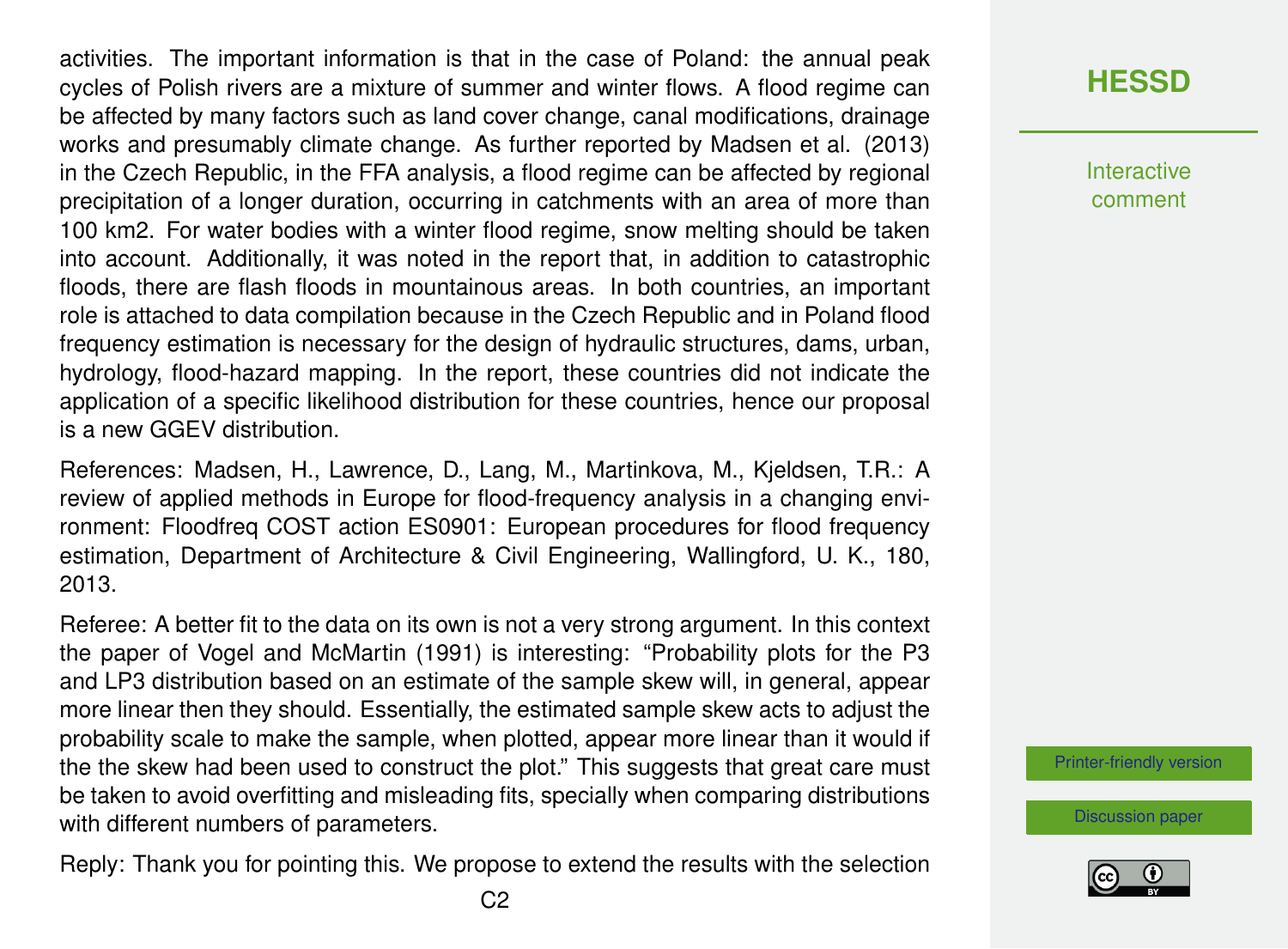of the best-fitted distribution using information criteria - Akaike Information Criterion (AIC) and Bayesian Information Criterion (BIC).

Referee: Line 211. Alexandersson (1986) originally intended his test to be used on series of ratios or differences with respect to a series of, possibly weighted, means of the measurements of a group of surrounding stations. Could you elaborate on how it was applied here? Given that Alexandersson (1986) assumed the ratios to be normally distributed, can you indicate why it should be suitable for series of extremes?

Reply: Thank you for paying attention to this. After reviewing the documentation for the test, we find that we were unable to apply this test to determine the change point detection, and we want to withdraw from it. We propose a change to line 221: "Long time series of the six profiles were checked for trend and randomness". We propose to delete the entire paragraph on SNHT on the line 239-243 and the results and discussion on the line 329-334.

Referee: Line 224. To the best of my knowledge, the POT method is closely linked to extreme value theory, and the corresponding distribution to be used in fitting the data is the Generalized Pareto distribution. Please justify its use with other distributions.

Reply: Thank you very much for this suggestion. We wanted to supplement our answer and propose to add the justification at the end of the sentence on line 75 (is below): As reported by Bezak et al. (2014) in the POT method the Exponential and generalized Pareto distributions can be used. Instead of these distributions, one can also use the LN distribution (Adamson and Zucchini, 1984, Rosbjerg, 1987), and the Weibull (Bačová-Mitková and Onderka 2010, Dimitrov 2016,) distribution functions. Also, Wong and Li (2010) use the Weibull and gamma distributions in the POT method. Likewise, Xu et al. (2019) applied 3W and GEV in POT method. The 3W distribution provides a very good estimation of short-term extreme value. They applied two assumptions: the selected peaks are Poisson distributed, and the exceedances should be approximately independent. In their study, the dispersion index is applied to select clusters and check **[HESSD](https://hess.copernicus.org/preprints/)**

Interactive comment

[Printer-friendly version](https://hess.copernicus.org/preprints/hess-2020-173/hess-2020-173-AC3-print.pdf)

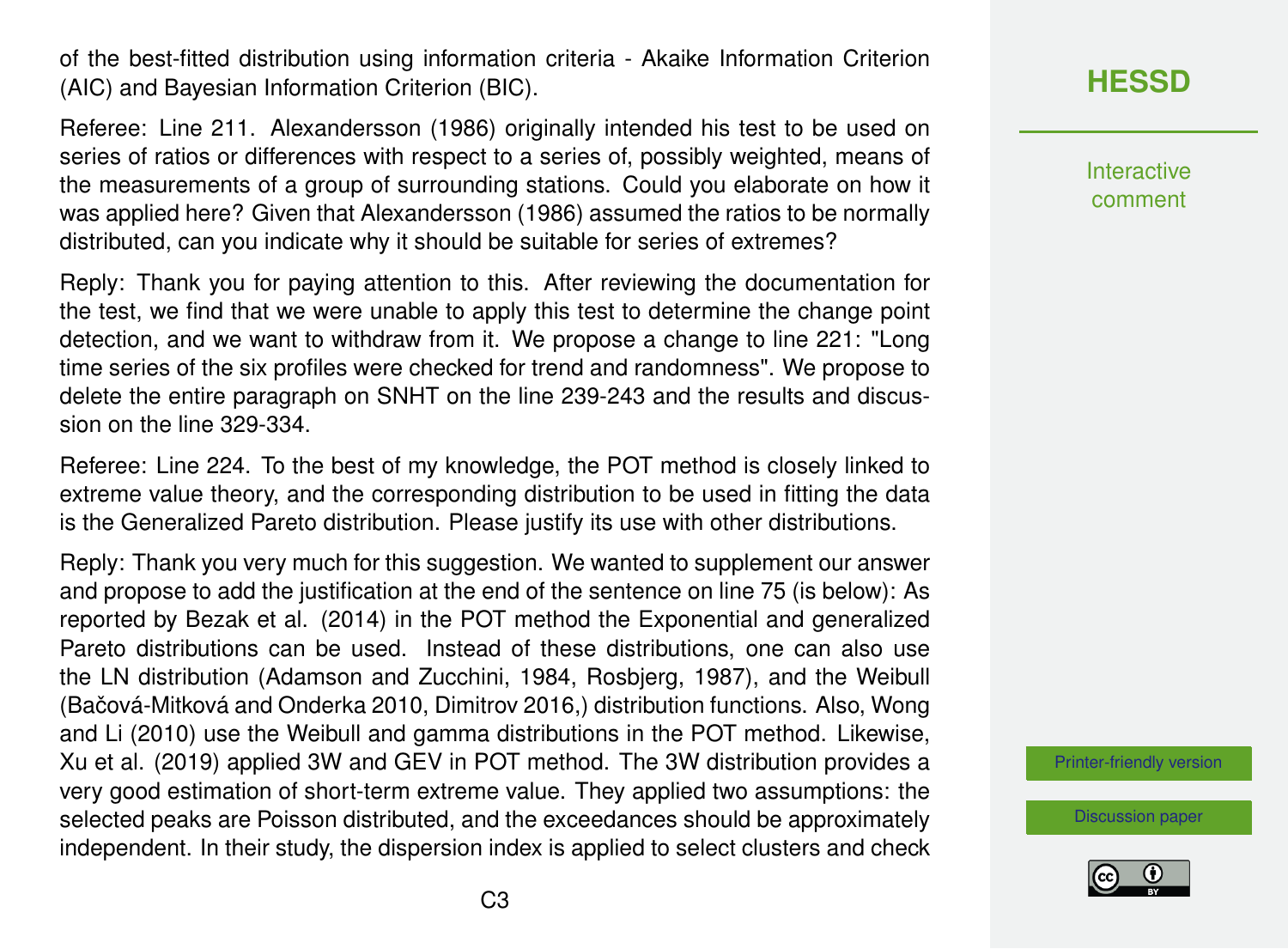the Poisson character. In turn, Dimitrov (2016) used 3W in the POT method. He points out that in the POT method, all independent response peaks, which exceed a certain high threshold level, are included in the analysis. Addition, make sure that each peak corresponds to an independent event.

References: Dimitrov N.: Comparative analysis of methods for modelling the shortterm probability distribution of extreme wind turbine loads, Wind Energy, 19, 717–737 10.1002/we.1861 , 2016.

Xu S., Ji C.Y., Guedes Soares C.: Estimation of short-term extreme responses of a semi-submersible moored by two hybrid mooring systems, Ocean Eng, p. 190106388, https://doi.org/10.1016/j.oceaneng.2019.106388, 2019.

Wong T.S.T., Li W.K.: A threshold approach for peaks-over-threshold modeling using maximum product of spacings. Stat Sini 20(3),1257–1272, www.jstor.org/stable/24309490, 2010.

Adamson, P.T. and Zucchini, W.: On the application of a censored log-normal distribution to partial duration series of storms. Water SA, 10 (3), 136–146, 1984.

Rosbjerg, D.: On the annual maximum distribution in dependent partial duration series. Stochastic Hydrology and Hydraulics, 1 (1), 3–16. doi:10.1007/BF01543906, 1987,

Referee: Line 303. Please specify the details of the Chi-square test such as class boundaries and degrees of freedom after correction for number of fitted parameters.

Reply: We propose to supplement the text with the following entry at the end of line 305: The smaller the  $\chi$ 2, the better the expected fit of the model to the sample being tested (Haktanir, 1991). In calculating the statistics, the R package 'stats' was used - 'chisq.test' function. with continuity correction performed.

References: R Core Team and contributors worldwide: The R Stats Package, 'stats', https://stat.ethz.ch/R-manual/R-devel/library/stats/html/00Index.html, 2020.

**[HESSD](https://hess.copernicus.org/preprints/)**

**Interactive** comment

[Printer-friendly version](https://hess.copernicus.org/preprints/hess-2020-173/hess-2020-173-AC3-print.pdf)

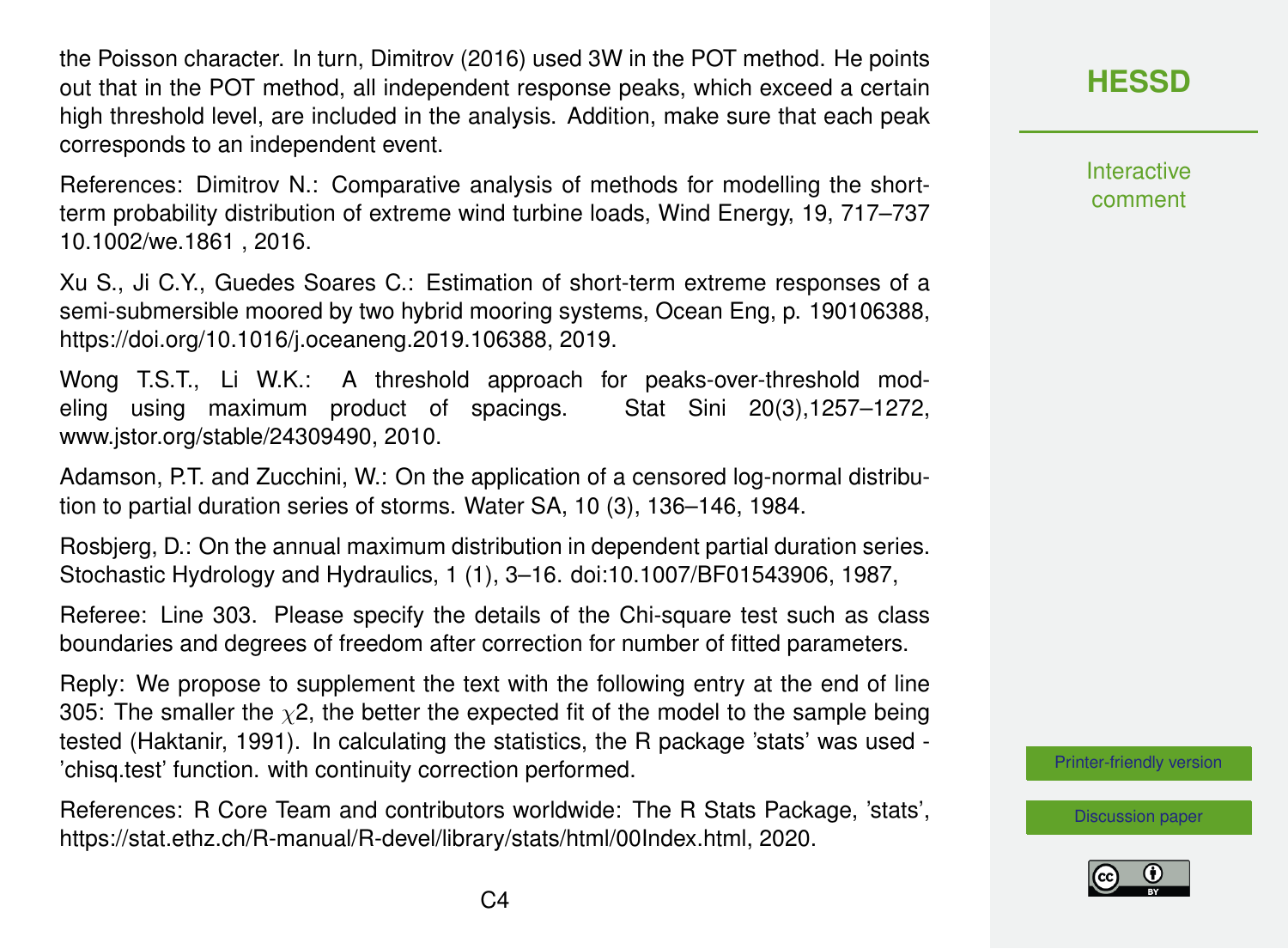Referee: Please indicate how the K-S test statistic was converted to a p-value. Was the limit distribution used?

Reply: In the one-sample two-sided case, exact p-values are obtained as described in Marsaglia, Tsang & Wang (2003). In order to obtain p-value, the gofTest function uses an algorithm written in C. The p-value is an indication of how likely it is to get a specific test statistic value for a random sample from a given distribution. Using the gofTest functions, there was no limit to the use of the distribution. R Package 'EnvStats' was used - gofTest function that calculates statistics and p-value. We propose to supplement the text with the following entry at the end of line 308: In calculating the statistics, the R package 'stats' was used - 'chisq.test' function. with continuity correction performed.

Referee: Please explicitly state how a correction was made for the number of parameters being fitted because the standard KS test statistic distribution does not apply when comparing an empirical distribution for given data to a distribution fitted to the same data.

Reply: The K-S statistic (Dmax) was calculated using the 'gof.Test' function and a pvalue was obtained for each tested distribution. The p-value was calculated only if the data follow a specified distribution.

Referee: Line 425-438. It is customary to look not only at goodness of fit but also at the number of parameters when selecting a distribution. This is done to avoid rewarding the overfitting of data. I feel this should be added to your analysis. Especially because in a combination of POT and GGEV there are actually five parameters being chosen.

Reply: In the methods, we showed which distributions have as many parameters. Afterwards, in the results in Figure 4 (a) we showed the sample sizes, and in Figure 4 (b) the threshold sizes in the POT method. We have a lot of results that we did not include in the article. Please specify more precisely what we could include?

## **[HESSD](https://hess.copernicus.org/preprints/)**

Interactive comment

[Printer-friendly version](https://hess.copernicus.org/preprints/hess-2020-173/hess-2020-173-AC3-print.pdf)

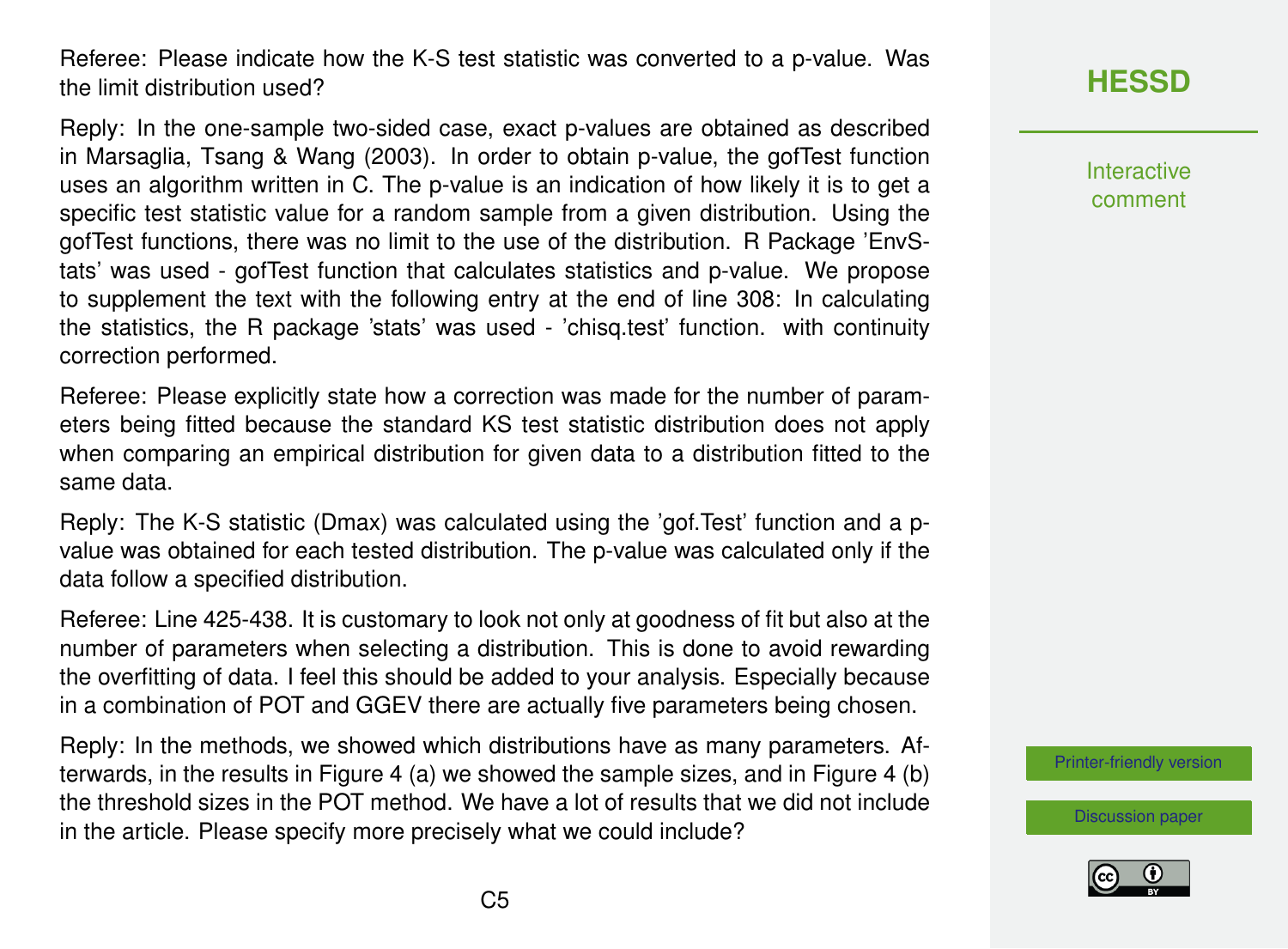Referee: Line 429. The purpose of both tests in your paper is not to simply reject the null hypothesis, but to reject the null hypothesis when the alternate hypothesis is true. In that case the power of the test should be examined, not the number of combinations of distribution and fitting method it rejects. The number of rejected combinations of distribution and fitting method includes type one errors. Please clarify your meaning.

Reply: We agree with the Referee. Therefore, we propose to delete the second conclusion from line 429.

#### **STYLE**

Referee: Abstract line 3: I think "with a change-point" should be "without a changepoint".

Reply: We agree with the Referee. We propose to correct the sentence: However, in order to use distributions, the data must be random, without a change-point and should not have a trend.

Referee: Abstract line 28: "a GGEV water reservoir". What is a GGEV water reservoir?

Reply: We agree with the Referee. We propose to correct the sentence: This distribution turned out to be the best fit especially for the sample whose independence is affected by the presence of a water reservoir.

Referee: Line 34. Is a new paragraph here necessary? It seems a continuation of the previous lines.

Reply: We agree with the Referee.

Referee: Line 38-45. "During ... (Pollert, 45 2006)." This seems a series of disconnected sentences, please consider rewriting.

Reply: We agree with the Referee. We propose to correct the sentence: Many floods of different intensity and extent took place on the Oder and its tributaries in the 20th century and in the beginning of the 21st century (Dubicki et al., 2005). The flood that **[HESSD](https://hess.copernicus.org/preprints/)**

**Interactive** comment

[Printer-friendly version](https://hess.copernicus.org/preprints/hess-2020-173/hess-2020-173-AC3-print.pdf)

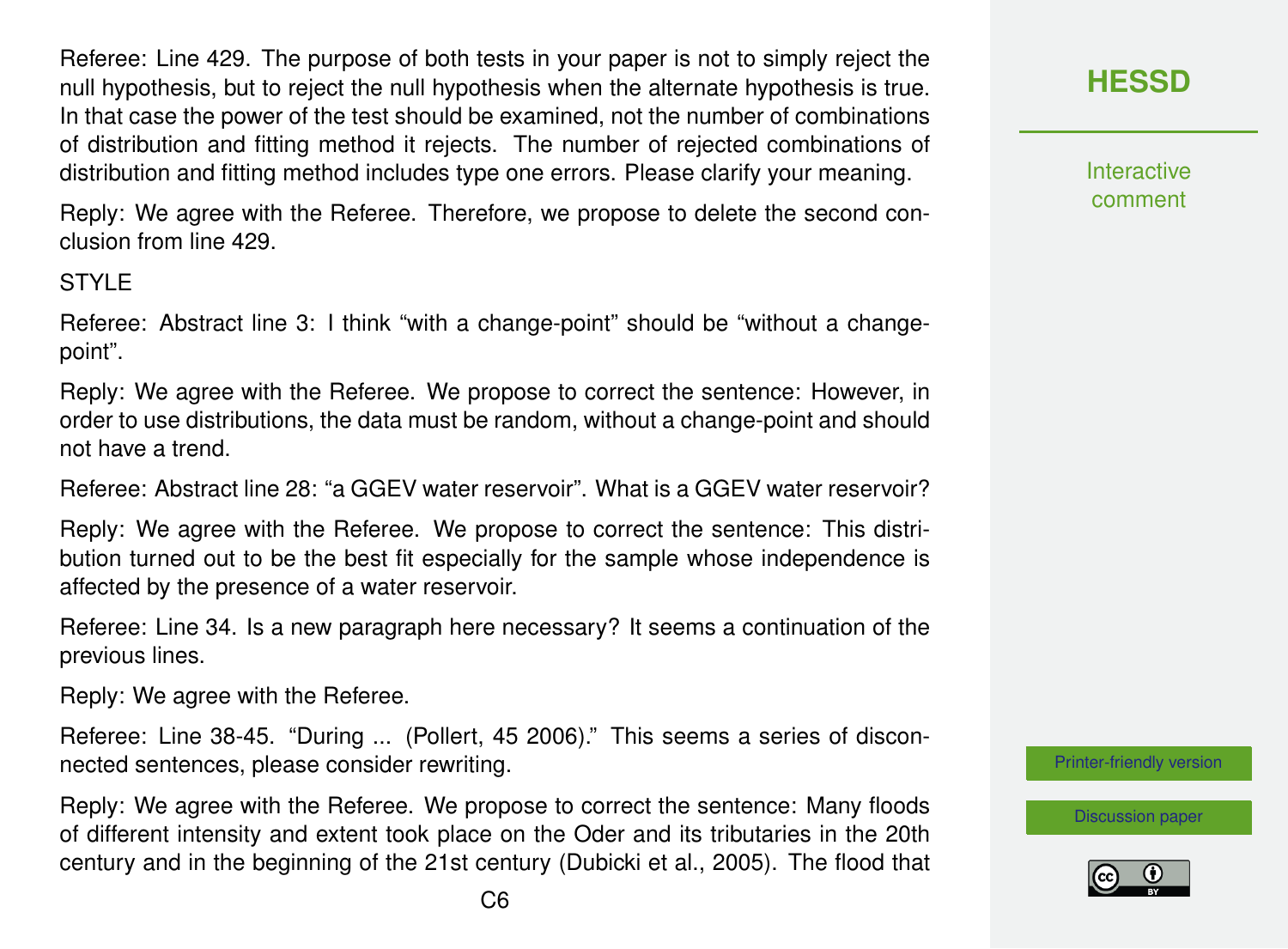occurred in Poland in the Oder and the Vistula basins in the summer 1997 caused 54 fatalities and material losses estimated at billions of USD (Kundzewicz et al., 1999). Afterwards extreme fluvial flooding took place in many parts of the Czech Republic in August 2002. This flood overwhelmed most of existing flood protection systems and caused damage exceeding EUR 3 billion (Holick $\tilde{A}$  and  $S\tilde{A}$  kora, 2010).

We propose to delete some of the text that begins with the sentence "During the catastrophic flood ..." on line 38 up to the end of line 45.

Referee: Line 59, 60. "Therefore ...". The preceding part of this paragraph states the importance of time series analysis and the study of extremes. But in this sentence you decide to investigate rivers that are important to the water management of the Upper Oder basin, seemingly unconnected to the preceding part of the paragraph. So why use "therefore"?

Reply: We agree with the Referee. We propose to correct the sentence: Therefore, we decided that our research would be carried out on rivers, whose proper use has a significant impact on water management and which play an important role in designing hydrotechnical structures of the Upper Oder basin.

Referee: Line 70 "analyzes" should be "analyses".

Reply: We agree with the Referee. We propose to correct the sentence: Long time observation series were processed using the Flood Frequency Analysis (FFA), so that the distribution analyses could be carried out later.

Referee: Line 72. "FFA is also used to fit a probability distribution to an empirical distribution function ... ." As far as I know, flood frequency analysis is the process of studying past floods. Fitting a distribution to an empirical distribution function can be part of that process, but I do not see how a generic process can be used to do distribution fitting. Please clarify what you mean by FFA.

Reply: The authors meant: FFA is also used to fit a probability distribution to a given

**[HESSD](https://hess.copernicus.org/preprints/)**

**Interactive** comment

[Printer-friendly version](https://hess.copernicus.org/preprints/hess-2020-173/hess-2020-173-AC3-print.pdf)

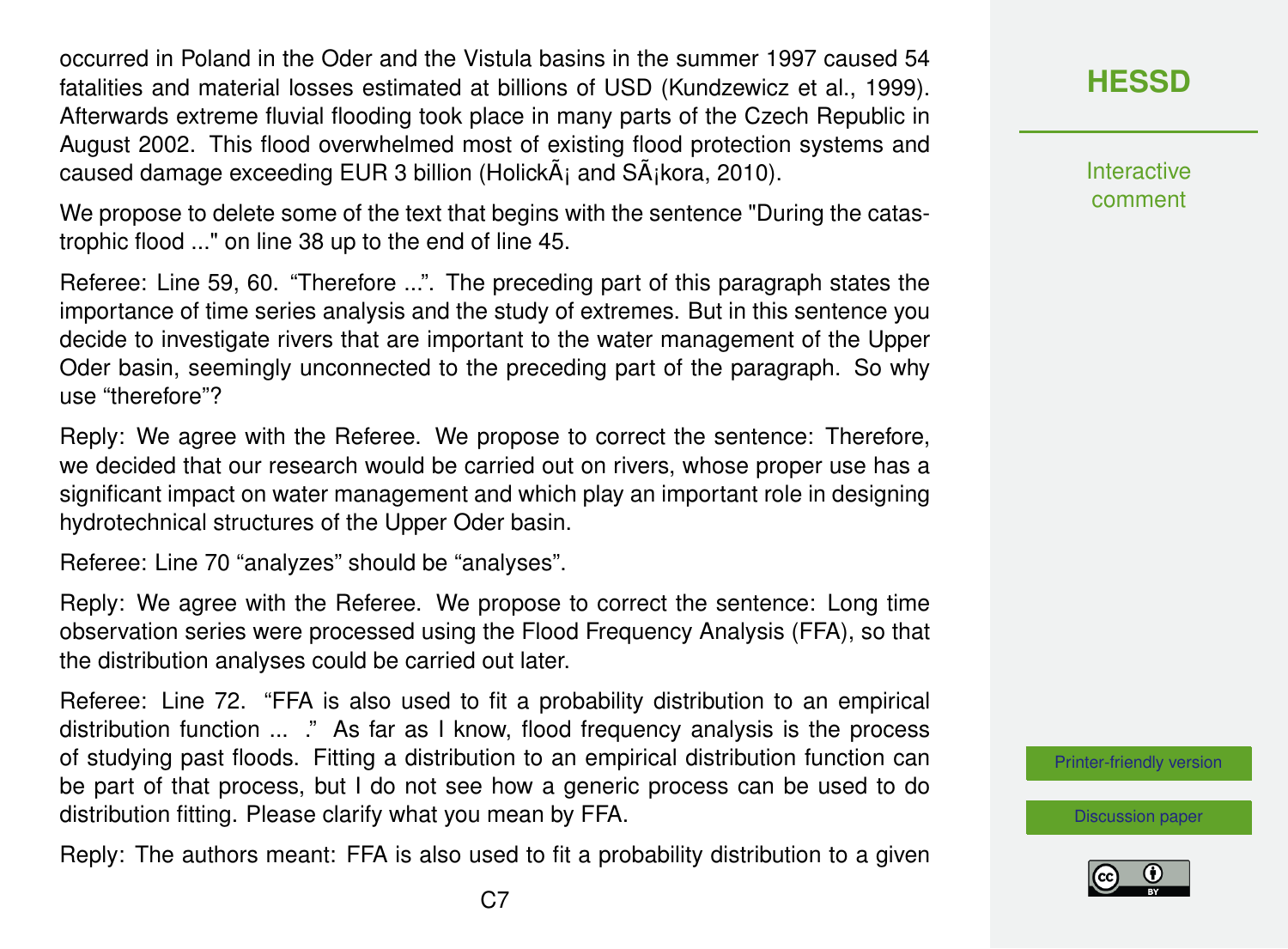maximum flow series dataset in order to estimate the annual exceedance probability for a given flood flow. We propose to correct the sentence: Long time observation series were processed using the Flood Frequency Analysis (FFA), so that the distribution analyzes could be carried out later. FFA is often adopted to investigate the relationships between flood magnitude and the corresponding frequency of occurrence (Gharib et al., 2017). FFA is also used to fit a probability distribution to a given maximum flow series dataset in order to estimate the annual exceedance probability for a given flood discharge (Rahman et al., 2015; Haktanir, 1991; Lang et al., 1999; Silva et al., 2012; Yadav and Pande, 1998).

Referee: Line 75-80. "In time series modeling ...". Jump to a new topic (independence, trends, etc.); please improve coherence.

Reply: We agree with the Referee. We would like to give it from a new paragraph.

Referee: Line 81-109. New topic (choice of distribution); please link it to preceding material.

Reply: We agree with the Referee. We suggest adding a sentence: In turn, Barets (1982) reports that testing of sample randomness is of fundamental importance in statistics. In the estimation of the distribution of AM and POT method's, it is a generally accepted assumption that the sequence of observations is the independent and identically distributed (Gharib et al., 2017, Szulczewski and Jakubowski, 2018). Over the past 20 years, research has been conducted on testing various distributions and methods for estimating their parameters have been developed.

Referee: Line 108. It would be nice if a clear motivation for both your choice (three or more parameters) and that of many others (to parameters) was presented. Are there specific disadvantages to three-parameter distributions?

Reply: On lines from 106 to 109 is the information about 3-parameter distributions. Their disadvantage is the difficulty in estimating parameters, as reported by Kidson

### **[HESSD](https://hess.copernicus.org/preprints/)**

**Interactive** comment

[Printer-friendly version](https://hess.copernicus.org/preprints/hess-2020-173/hess-2020-173-AC3-print.pdf)

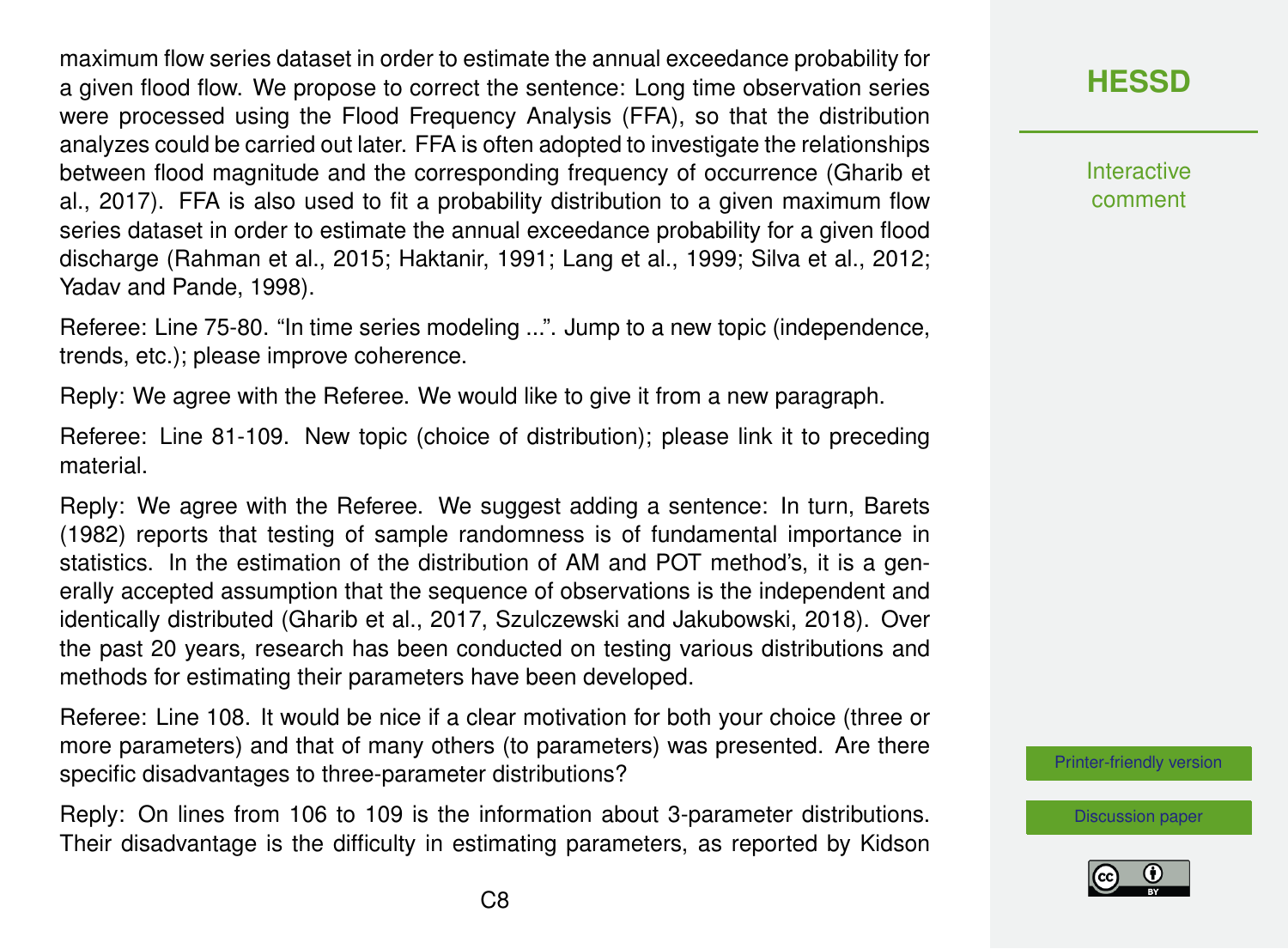and Richards (2005). We also mention this topic in the results and discussions. We suggest leaving it like this.

Referee: Line 110-124. New topic (choice of fitting method); please add introduction linking it to this paper.

Reply: We agree with the Referee. We suggest adding a sentence: The parameters of the probability distributions should be estimated. However, the estimators may not be unique in a given dataset, and thus can provide multiple solutions (Langat et al. 2019).Various methods of estimating distribution parameters have been studied. Different scientists came to different conclusions. For the LN, P3 and GEV the Maximum Likelihood Estimator (MLE) is recommended (Szulczewski and Jakubowski, 2018), whereas the L-moments method was used for the GEV, LN3, P3, GLO, KAP and WAK (Cassalho et al., 2018).

Referee: Line 125-144. New topic; please link it to preceding material.

Reply: We agree with the Referee. We propose to correct the sentence: The distribution parameters are estimated based on the maximum annual series (Cassalho et al., 2018). However, factors such as anthropogenic impact, climate change or spatial distribution of precipitation generate changes in the frequency of observed floods.

Referee: Line 145-156. New topic; please link it to preceding material.

Reply: Proponujemy dodanie krótkiego wstÄŹpu i rozpoczÄŹcie zdania od nowego akapitu: We suggest adding a short introduction and starting the sentence with a new paragraph: In turn, according to Otiniano et al. (2019), new extensions of two - and three-parameter distributions were created, which may constitute a new class of distributions.

Referee: Line 160. "Additionally the GGEV distribution is the best suited empirical distribution irrespective of sample independence". The GGEV is not an empirical distribution. The empirical distribution is a clearly defined concept in statistics. Do you **Interactive** comment

[Printer-friendly version](https://hess.copernicus.org/preprints/hess-2020-173/hess-2020-173-AC3-print.pdf)

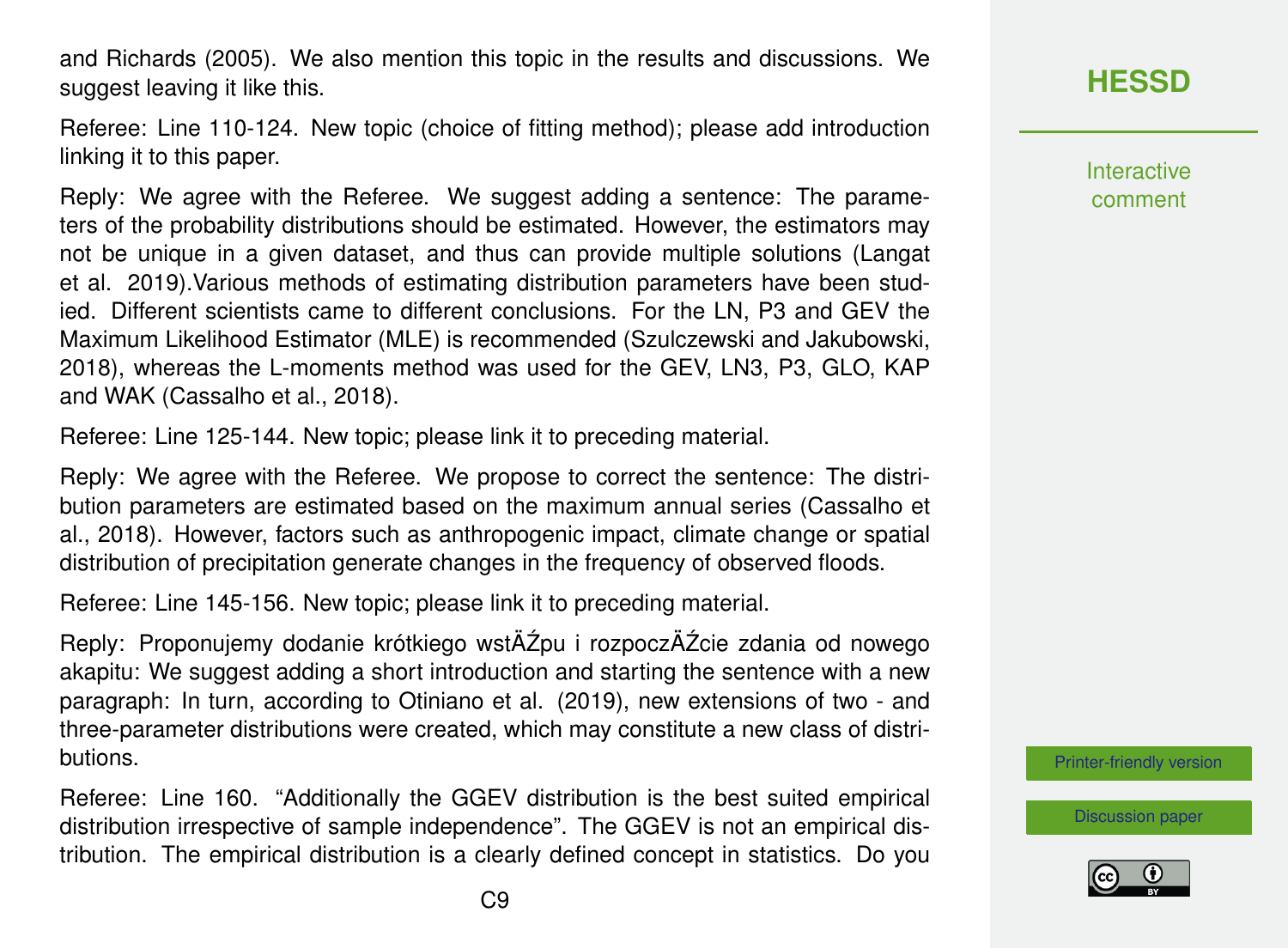#### mean the GGEV fits the data best? Are you drawing a conclusion in the introduction?

Reply: Thank you for this suggestion. This is not a conclusion, but it is a second hypothesis. The sentence on line 160 should read: Additionally the GGEV distribution is the best suited to the empirical distribution irrespective of sample independence.

Referee: Line 165. There is a part of a sentence missing between "The catchments of these last two rivers are" and "The Budkowiczanka River is 56.5 km long."

Reply: We agree with the Referee. The sentence "The catchments of these last two rivers are" will be deleted.

Referee: Line 170. "MM" in "80.04 MM m3" should be "M", but even then it is not correct as ISO prefixes bind closely to the unit, so 1000000m3 = 1hm3. Reply: We agree with the Referee. We propose to correct the units in this sentence.

Referee: Line 175. Gruss et al (2019) place the source of the Widawa at 109.02 km of the river's course. How does that relate to the length of 114.6 km mentioned here?

Reply: Kilometres are correct. The total length of the watercourse is 114.6 km. The Widawa river is of the second order, therefore kilometre 0 is in the mouth of the river and grows in the opposite direction to the river. It results from the hydrographic division of Poland.

Referee: Line 179. Sentence ends with "a Normal Pool Capacity of 1 MM cm3 "; I expect this should be 1 hm3 .

Reply: We agree with the Referee. We propose to correct the units in this sentence.

Referee: Line 187-193. Should most of this not be in the introduction?

Reply: We agree with the Referee. We suggest moving the sentence starting on line 189 to the end of the sentence from line 75. According to Bačová-Mitková and Onderka (2010), Bezak et al. (2014), Gharib et al. (2017), Langbein (1949), Lang et al. (1999), Kundzewicz et al. (2005), Svensson et al. (2005) the AM method is the most common Interactive comment

[Printer-friendly version](https://hess.copernicus.org/preprints/hess-2020-173/hess-2020-173-AC3-print.pdf)

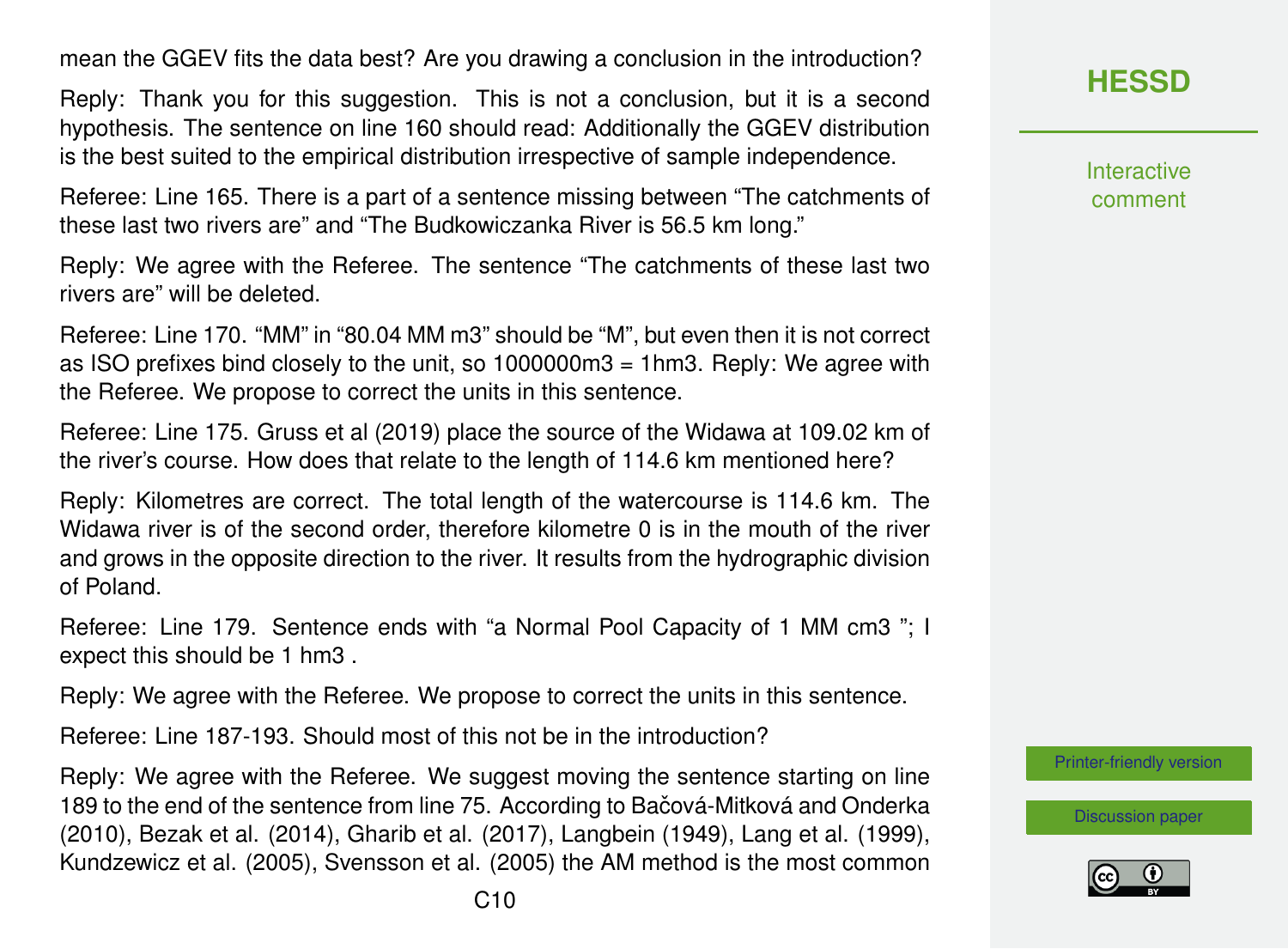because it samples only one extreme event per year. The POT includes all peaks above a certain flow value (the threshold) (Bezak et al., 2014; Gharib et al., 2017; Kundzewicz et al., 2005; Svensson et al., 2005).

Referee: Line 201. "and change point detection" should be "and the presence of change points". Reply: We would like to remove this phrase. We have included this in response to general comments.

Referee: Line 211. "used to analyze the change-point". Phrasing seems to assume there is a change point; do you mean: "used to check for the presence of a change point" ?

Reply: We also suggest removing this phrase. We have included this in response to general comments.

Referee: Line 247. What is meant here by "verified"?

Reply: We agree with the Referee. We wanted to write that we used the GGEV distribution. We propose to change this word: Moreover, the authors used a four-parameter distribution called Dual Gamma Generalized Extreme Value Distribution (GGEV) described by Nascimento et al. (2016).

Referee: Line 255. The term "empirical input moments" is not in use as far as I know; please write "empirical moments" instead.

Reply: We agree with the Referee. We propose to correct the sentence: The Method of Moments is based on the empirical moments such as: mean, variance, skewness and kurtosis of the sample data.

Referee: Line 257. "The probability of this sample must be maximal, because the sample observed comes from many other possible samples (Haktanir, 2009)." Please either remove this sentence or replace it by a longer explanation. As it stands, it does not help the reader to understand the method.



**Interactive** comment

[Printer-friendly version](https://hess.copernicus.org/preprints/hess-2020-173/hess-2020-173-AC3-print.pdf)

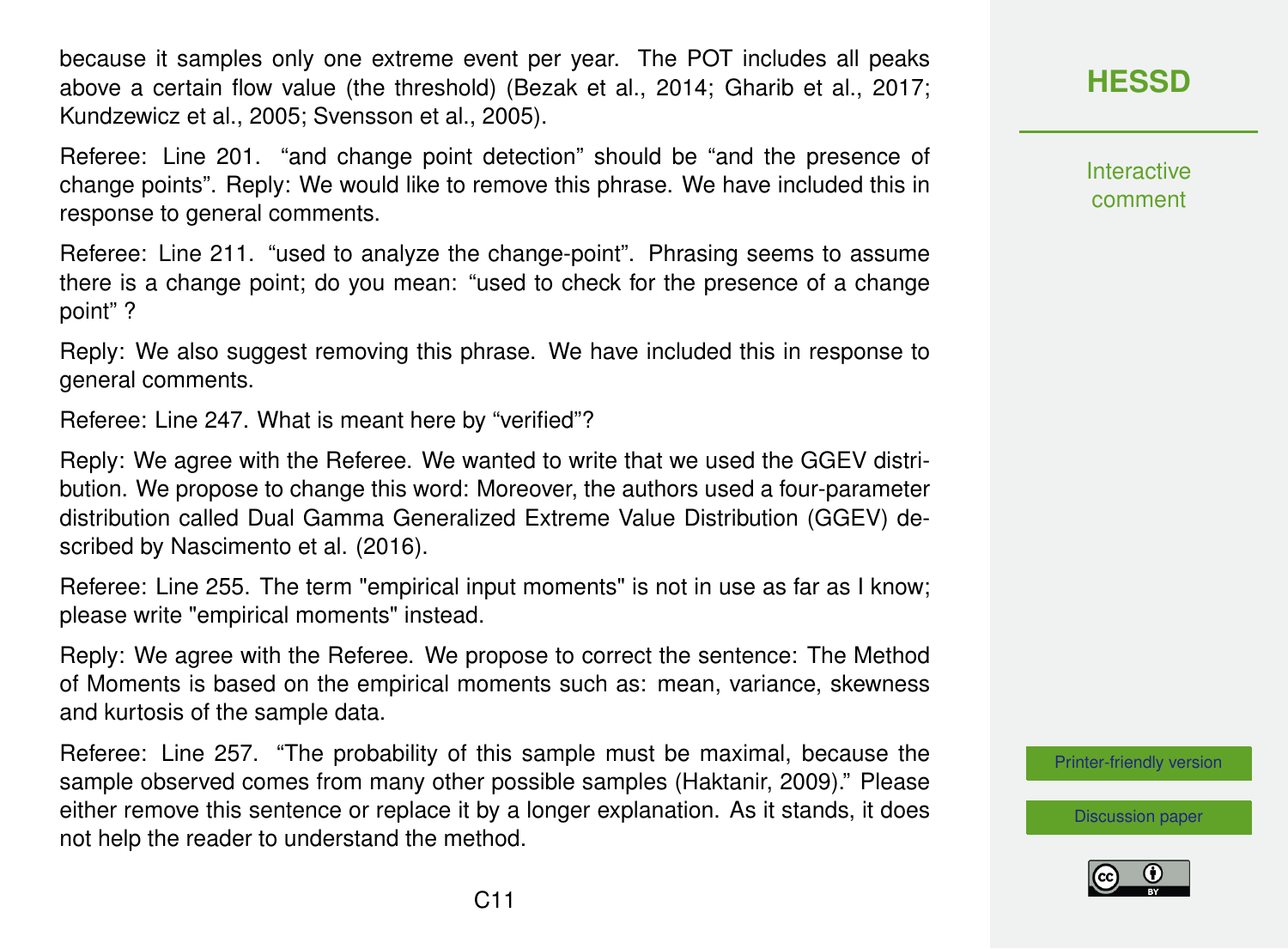Reply: We agree with the Referee. We propose to delete this sentence:

Referee: Line 260. "In the gamma distribution developed by Becker and Klößner (2017), ... ". Becker and Klößner (2017) did not develop the Gamma distribution but a package for the Pearson distribution system. Moreover, the Pearson III distribution has three parameters and is therefore not usually referred to as "the" Gamma distribution which traditionally has two parameters.

Reply: We agree with the Referee. We propose to correct the sentence: In the DS Packages developed by Becker and Klößner (2017), the 3P3 distribution allows negative scale parameters to allow for negative skewness.

Referee: Line 302. "The Chi-squared Test (q2), Kolmogorov-Smirnov (K-S), and the Mean absolute relative error (MARE) tests were widely used to indicate the adequacy of the distribution functions being tested". Meaning of "widely used" in this sentence is unclear. Do you mean in the literature, in practice, in this paper?

Reply: The authors meant literature. We propose to complete the sentence:

The Kolmogorov-Smirnov (K-S) (Haktanir, 1991), the Chi-squared Test  $(\chi^2)$  (Haktanir, 1991, Langat et al., 2019, Mamman et al, 2017, Zhang, 2007), and the Mean absolute relative error (MARE) tests were widely used to indicate the adequacy of the distribution functions being tested (Szulczewski and Jakubowski, 2018).

Referee: Line 316. "The MK test showed no trends neither in the AM method (except for the O sample) nor in POT (except for samples BB and O). " This means the MK test showed trends in both methods. I assume you meant: "The MK test showed trends neither for the AM values (except for the O sample) nor for POT (except for samples BB and O). "

Reply: We agree with the Referee. We propose to correct the sentence: The MK test showed trends neither for the AM values (except for the O sample) nor for POT (except for samples BB and O).

**[HESSD](https://hess.copernicus.org/preprints/)**

**Interactive** comment

[Printer-friendly version](https://hess.copernicus.org/preprints/hess-2020-173/hess-2020-173-AC3-print.pdf)

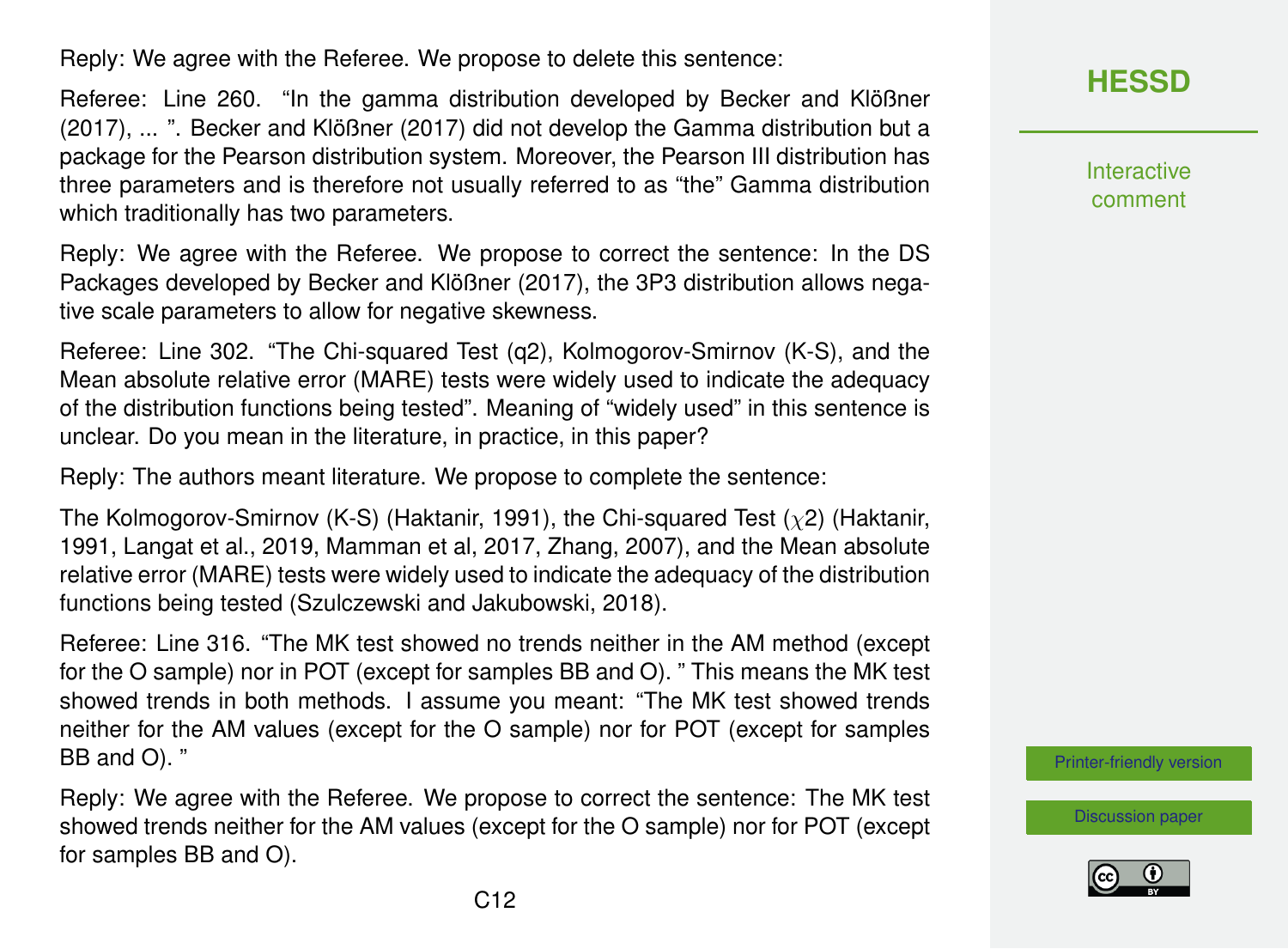Referee: Line 320. "Also, based on the test result, which was not statistically significant (5%) Cassalho et al. (2018) rejected 7 out of 113 series for the Rio Grande do Sul in Brazil." Too brief, please rewrite to make meaning clearer because at the moment it can be misunderstood. Cassalho et al. (2018) state: "Based on the non-parametric Mann-Kendall test, at a significance level of 5%, only 7 out of 113 series (Fig. 2) presented significant monotonic trend, thus, they were not used for the sequence of this study." Thus, 7 series are rejected because for those series the result was statistically significant at a significance level of 5%.

Reply: We agree with the Referee. We propose to correct the sentence: Cassalho et al. (2018) report that based on the MK test, at a significance level of 5%, seven samples from 113 for the Rio Grande do Sul in Brazil presented significant monotonic trend. Thus, these seven series are rejected.

Referee: Line 322. "They also relied on a significance level of 5%. Most samples did not meet this criterion." What is the criterion you refer to? In the reference 3 out of 9 series have p-values below 5%. In your sentence the criterion is: the null hypothesis of no trend is rejected at the 5% significance level. In the present context where the aim is to select series without trend, the term "criterion" might be misinterpreted. Please rewrite this line.

Reply: We agree with the Referee. We propose to correct the sentence: Also, The MK test was used by Młyński et al. (2018) to check the significance of the trend. The study was conducted for the significance level of  $\alpha = 5\%$ . The values received from MK test revealed that the trends of annual peak flow, for the investigated periods, in the catchments of the Grajcarek, Wołosaty and Hoczewka streams (the three from 9 investigated streams from the Upper Vistula River basin) were significant.

Referee: Line 324. "Test B showed that for two samples: MPT and O analyzed in the AM method, the series are not random. Thus, in these cases the H0 hypothesis was rejected." Please make clear what H0 is. Given the context of this paper there are 7 **[HESSD](https://hess.copernicus.org/preprints/)**

**Interactive** comment

[Printer-friendly version](https://hess.copernicus.org/preprints/hess-2020-173/hess-2020-173-AC3-print.pdf)

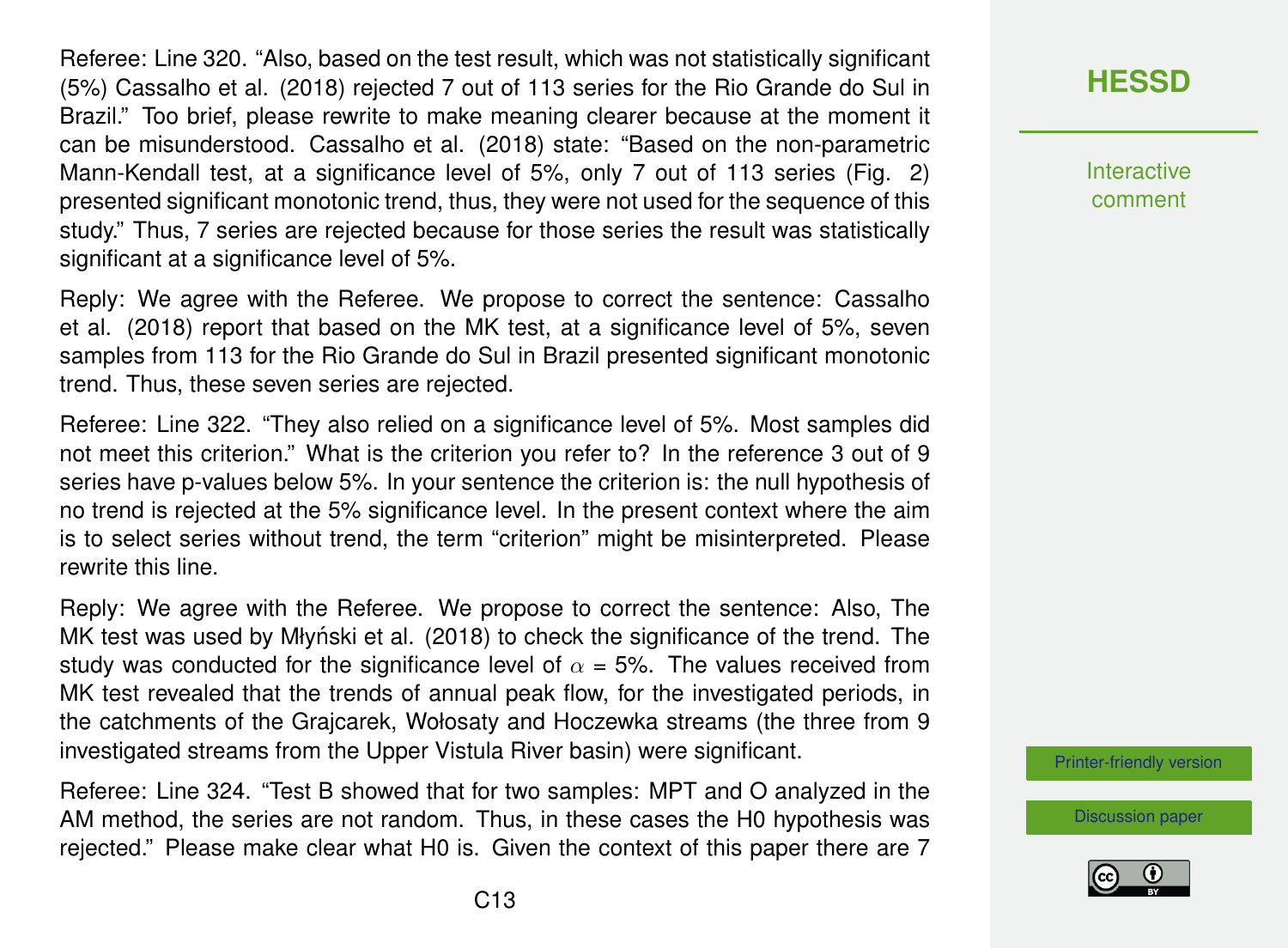candidates: a: "There is no trend" b: "The series is random" c: "There is no change point" and their combinations: a and b; a and c; b and c; a,b, and c.

Reply: In subsection 2.2.1. the null and alternative hypotheses were described for each test (MK and B) separately. I used the MK test to check the presence of a trend and the B test to check the randomness of the sample. We propose to merge the paragraphs on lines 202 and 208. The existing paragraphs may have confused the reader into thinking that the hypotheses on line 208 are for all tests in this section. In our opinion, the text should be legible after these changes. However, in the results, the MK and B tests are separated by paragraphs. we would like to remove the SNHT test as it cannot be used for this data. I wanted the tested samples to be verified in terms of trend and randomness, which should raise the level of work.

Referee: Line 327. "Bezak et al. (2014) used the von Neumann's ratio test whose test statistics were compared with a critical value. This test is based on a rank version proposed Bartels (1982) for testing a series for randomness." Why is this sentence here? Should it not be in Section 2.2.1 or in the introduction?

Reply: We agree with the Referee. We propose to remove the sentence from line 328: "This test is based on a rank version proposed Bartels (1982) for testing a series for randomness" and move it to line 217 as follows:

In the Bartels test for randomness (Bartels, 1982), (B) the null hypothesis that the sample is random is tested against the alternative hypothesis that the data is significantly different from random. This test is based on a rank version proposed Bartels (1982) for testing a series for randomness. A two-sided test was performed.

Additionally, we suggest extending the discussion of test B with the sentence on line 327:

Bezak et al. (2014) used von Neumann's ratio test whose to assess the homogeneity of data from the Litija hydrological station on the Sava River. The statistic values received

## **[HESSD](https://hess.copernicus.org/preprints/)**

Interactive comment

[Printer-friendly version](https://hess.copernicus.org/preprints/hess-2020-173/hess-2020-173-AC3-print.pdf)

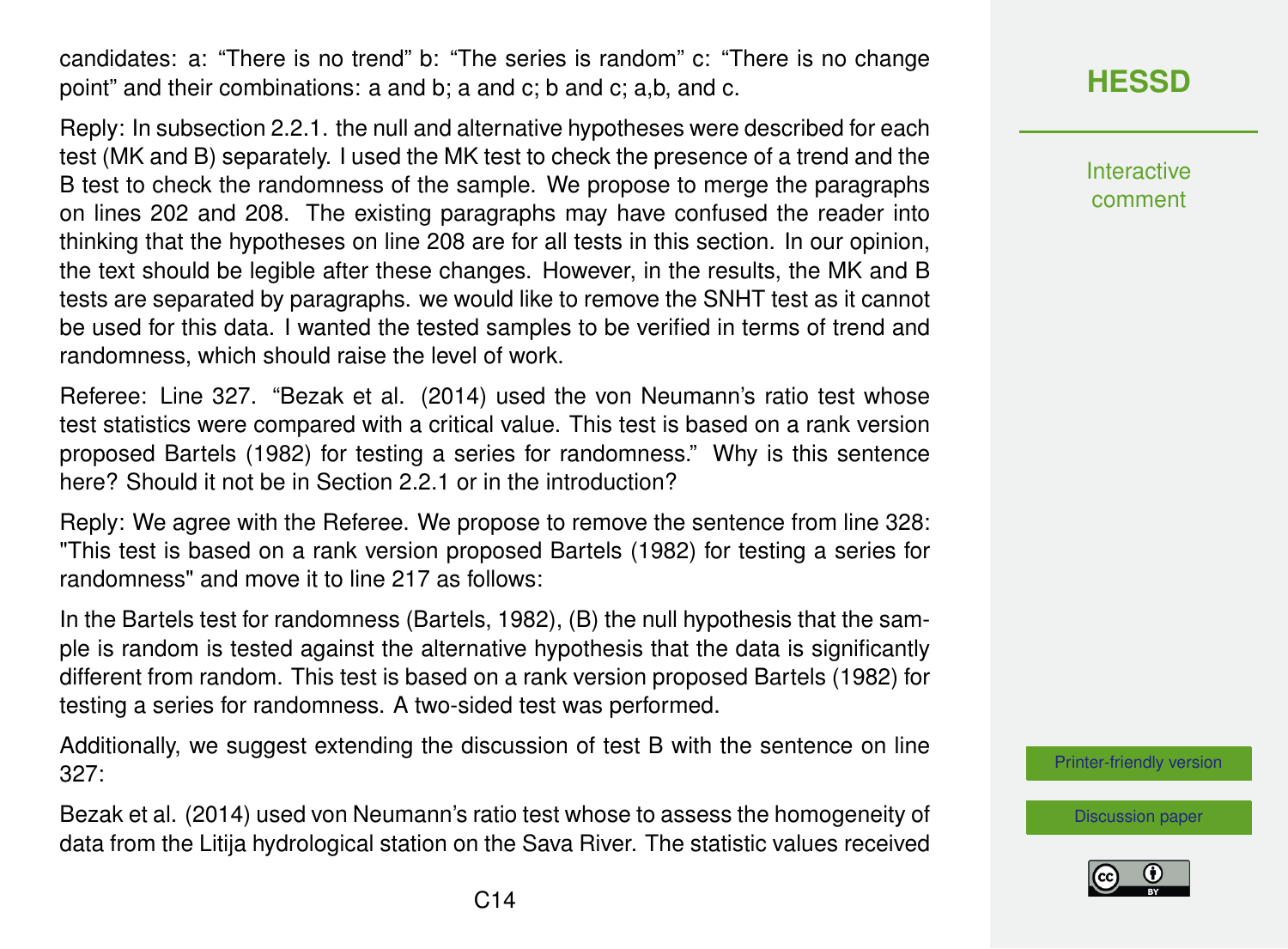from this test were compared with critical values. The test showed that the analysed data are homogeneous for the AM series for the periods 1895–2010, 1895–1952 and 1953–2010.

Referee: Line 348. Typo: "He" should be "he".

Reply: We agree with the Referee. We propose to correct the sentence: Zhang (2007) reports that he studied the GPD distribution using MLE, MM, PWM, likelihood moment estimators (LMEs) estimators.

Referee: Line 349. "He obtained a p-value close to 1 in the K-S goodness-of-fit test for each of the four estimates in the analyzed distribution, which indicates that GPD distribution fits very well with empirical data." The p-value is not a measure of fit; it is an indication of how likely it is to get a specific test statistic value for a random sample from a given distribution. Please emphasize this somewhere in the paper.

Reply: We agree with the reviewer that p-value is an indication of how likely it is to get a specific test statistic value for a random sample from a given distribution. We will insert this comment in the subsection 2.2.1. at the end of the paragraph about K-S test.

Referee: Line 367. "In the case when the value of  $p > 0.05$  for the analyzed distribution, then it showed the lack of the best fit of the empirical distribution with the theoretical distribution." If I read Table 2 in Szulczewski and Jakubowski (2018) correctly, then p < 0.05 leads to rejection of the hypothesis that the sample is from the given distribution; here you state the opposite. Please clarify.

Reply: We agree with the Referee. We propose to correct the discussion from line 366: They stated that the goodness-of-fit hypothesis is rejected for two distributions, for the Oder River in the Trestno (LN, p-value =  $0.026$ ; GEV, p-value =  $0.005$ ) and Korzeńsk profile (P3, p-value =  $0.016$ , LN, p-value =  $0.005$ ) and only the mixed distribution (MIX Gamma + GEV) ensures the best fit.

The sentence: "In the case when the value of  $p > 0.05$  for the analyzed distribution,

**Interactive** comment

[Printer-friendly version](https://hess.copernicus.org/preprints/hess-2020-173/hess-2020-173-AC3-print.pdf)

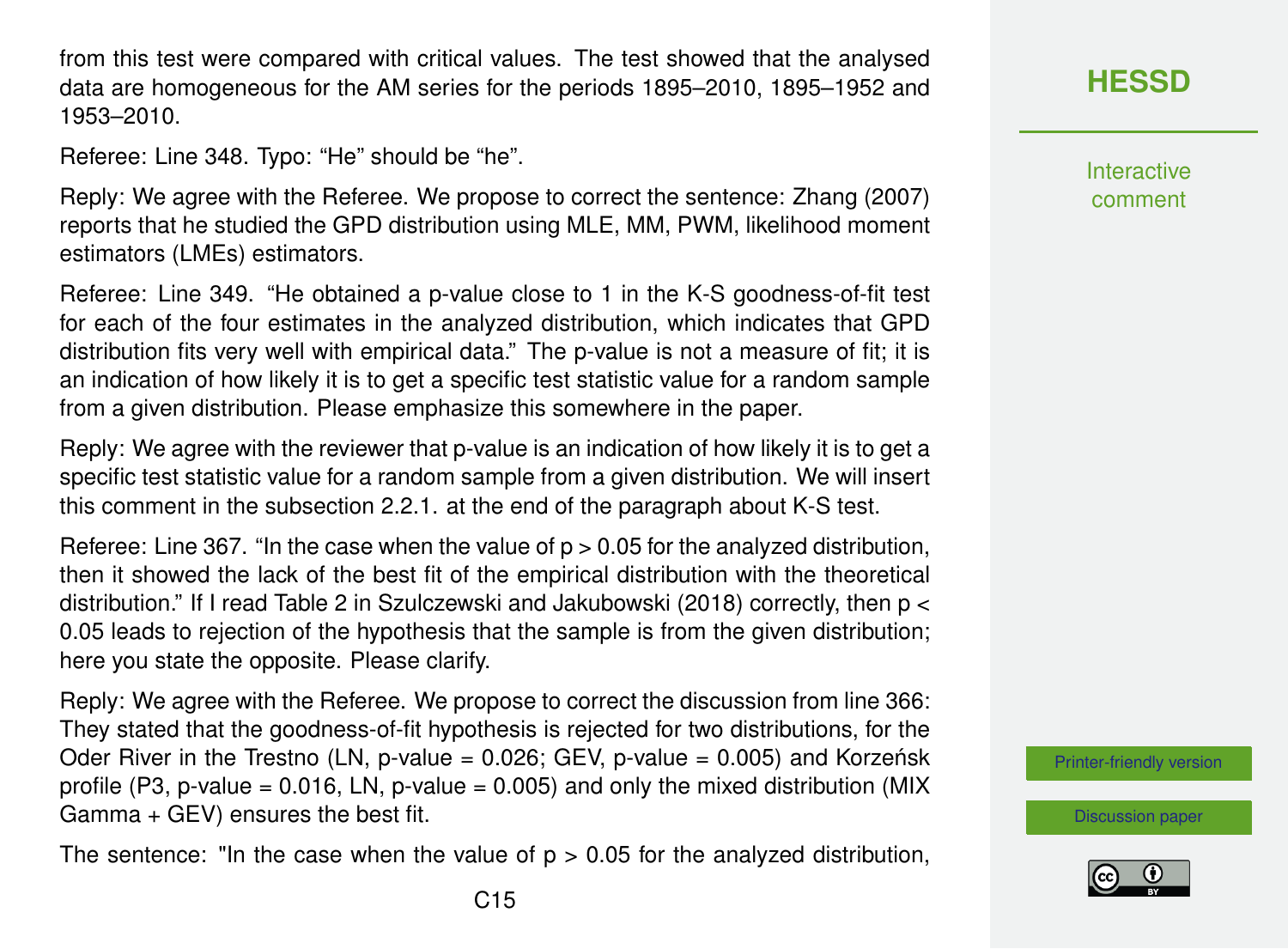then it showed the lack of the best fit of the empirical distribution with the theoretical distribution" will be deleted.

Referee: Line 372. "in the case of the GGEV distribution it is more difficult to work with four parameters trying to adjust this distribution". This is a highly unusual finding; normally, more parameters result in a better fit. Please discuss this some more.

Reply: The parameters of the GGEV distribution are more difficult to estimate than the two-parameter or three-parameter distribution. This is discussed in articles on mixed distributions. Szulczewski and Jakubowski (2018) and Vaidyanathan and Lakshmi (2016) write about it. The number of parameters is important in the chi-square test. Haktanir (2009) states that "the chi-squared value of a three-parameter model can be less than that of a two-parameter model, the probability level of acceptance of the former can be worse than the latter. There does not exist such an" effect of the number of model parameters in the KS GOF test however ". Whereas Wilks (2011) states that if "the parameters have been estimated from the data sample, then the estimating the parameters from the same batch of data used to test the goodness of fit results in the fitted distribution parameters being" tuned "to the data sample. In practice this provision can be a limitation to the use of the KS test, since it is often the correspondence between a fitted distribution and the particular batch of data used to fit it that is of interest ". In turn, for continuous distributions the K-S test usually will be more powerful than the  $\chi$ 2 test and so usually will be preferred (Wilks, 2011).

References: Wilks D.S.: Statistical Methods in the Atmospheric Sciences, 3rd Edition, Academic Press, in International Geophysics, San Diego, Calif, 2011.

Referee: Line 379. chi square symbol is not displayed correctly.

Reply: We agree with the Referee.

Referee: Line 425. "Out of the many methods used for estimating the 3-parameter distributions in accordance with ... the best-fitted parameters were obtained by the Interactive comment

[Printer-friendly version](https://hess.copernicus.org/preprints/hess-2020-173/hess-2020-173-AC3-print.pdf)